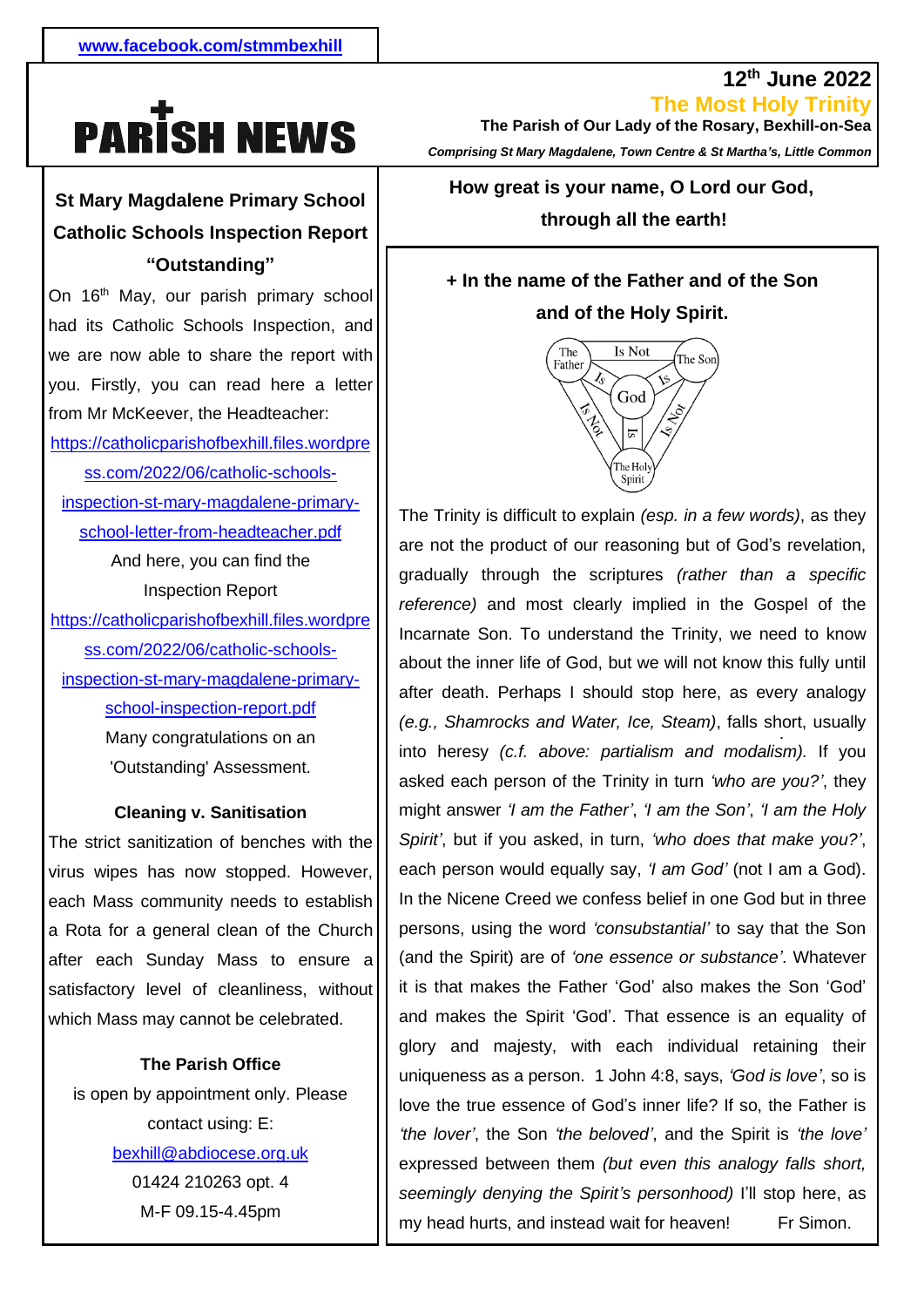## PARISH NEWS Page 2

`

**We pray for those who have died:** Fr Louis Rieunier RIP.

**We pray for the sick:** Jim Green, Margaret Hitchman, Martin Stiles, David Spooner, Doreen Turner, Samuel Barden, Pete Cornfield, Baby Neveah O'Leary, Veronica Phillips, Winifred Broughton, Cecila Weathers, Margaret Carley, Jackie & Laurence Keep, Fr Andrew Pinsent, David Meyer and Stephen Doyle.

#### **Liturgy & Prayer**

**Sacred Heart of Jesus:** For Catholics, the month of June is dedicated to the Sacred Heart of Jesus (24th June), Masses at 10am and 7pm in St Mary Magdalene.

**Feast of St Richard (16th June), Secondary Patron of the Parish:** there will be a short procession of the Blessed Sacrament after 6.30pm Mass, as this would have been Corpus Christi.

**Corpus Christi (Sunday 19th June):** there will be a short procession after the 9am Mass at St Martha's.

**St Peter and St Paul (Wednesday 29th June):** With the obligation restored, this will be a 'Holy Day of Obligation'. Er Simon will alter bis day off to celebrate 3 schools Masses and Er Paiesb will celebrate two Obligation'. Fr Simon will alter his day off to celebrate 3 schools Masses and Fr Rajesh will celebrate two parish Masses at 10am and 7pm in St Mary Magdalene Church. The Syro-Malabar Catholics usually maalah uga samaal, Magaa, Gora Nolan, Samuel, Dora Nolan, Harry Nolan, Doren O'Donovan, Roisin O'Donovan, Roisi celebrate a 5pm Mass (in their own rite) on Wednesdays in St Martha's.

**Readers:** If you are a reader, take a look at the 'Wednesday Word' each week: <u>http://wednesdayword.org</u>/

#### **Social & Pastoral**

**Reminder SVP Monthly "Tea at 3":** Next Tea, 27th June from 3pm to 4.30pm in St Martha's Hall. More information: 07783 598238 / [popsy57@outlook.com](mailto:popsy57@outlook.com)

**SVP Pilgrimage to Aylesford:** Prayer baskets in each Church to take your petitions to the shrine. For those unable to go on the pilgrimage, the 10am Mass on Tuesday will be a Votive Mass of Our Lady.

**Holy Communion for Housebound Parishioners:** With thanks to the SVP, Holy Communion visits are resuming. If you are housebound and wish to receive Holy Communion at home, please contact the parish office. If you know of someone who might benefit, please make them aware of this ministry, which is also available on a temporary basis due to accident or long illness. Parishioners who have been Extraordinary Ministers who are willing to resume visits may contact the parish office with their contact details. The SVP coordinator will then contact you to discuss and allocate you to a home communicant. Many thanks. SVP.

**Catholic Women's League (CWL):** CWL, a group for women in the parish to share faith, skills, and friendship, while supporting the local community and keeping the needs of the Church in our hearts. Invited speakers enrich and entertain us and we go on pilgrimages and outings. CWL meets at 7.30pm on the 1st Monday of each month in St Martha's Hall. Contact: 211717 or 221803 for further information.

**Catholic Certificate in Religious Studies (CCRS):** Highly recommended for catechists and inspiring catechists, as the course, explores our faith. This begins again in the Diocese in the Autumn. For more information, please contact the Formation Adviser, Jon Harman E[:jon.harman@abdiocese.org.uk](mailto:jon.harman@abdiocese.org.uk)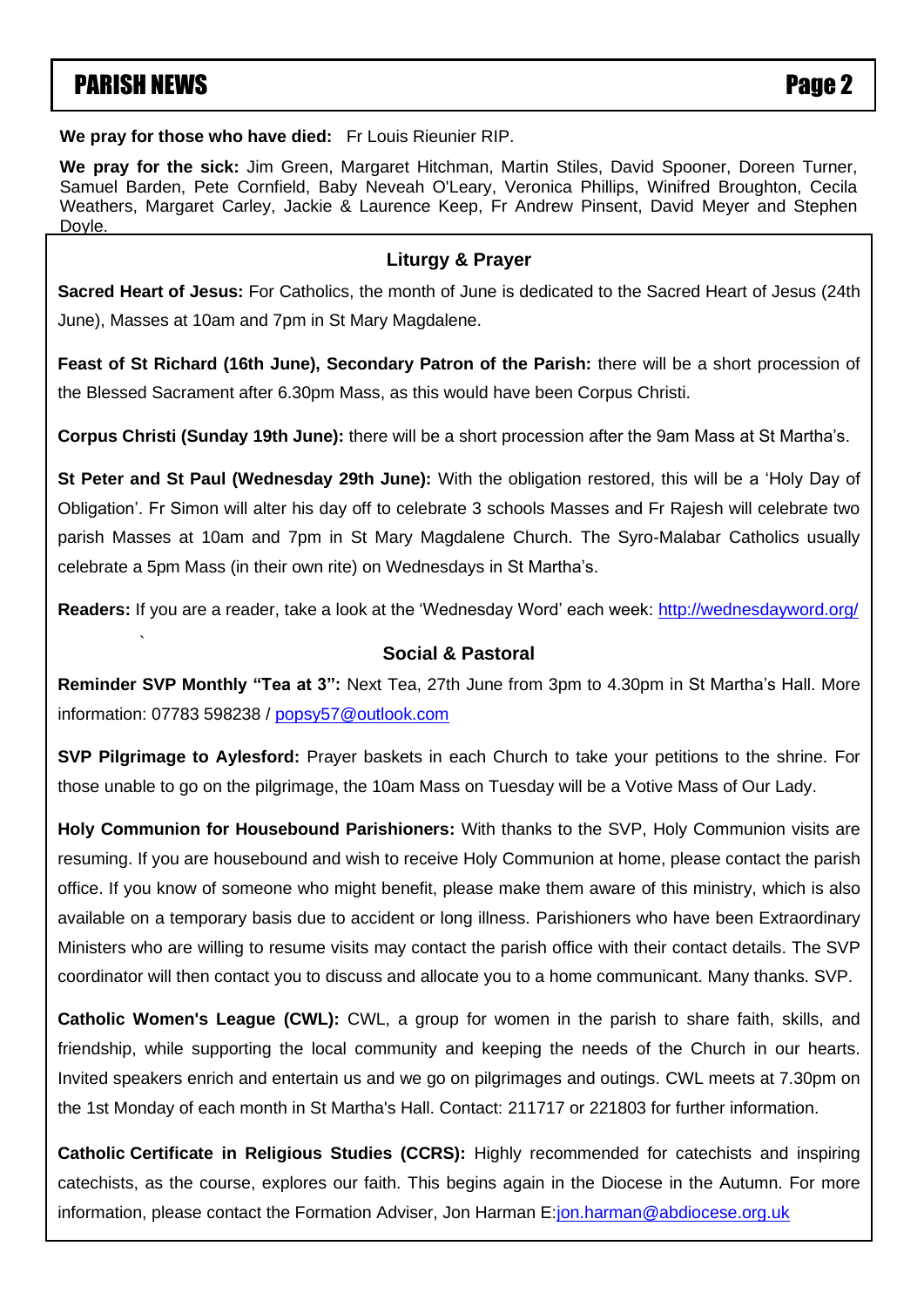## **PARISH NEWS** PARISH NEWS

#### **Parish Clergy: Fr Simon Dray, Fr Rajesh Minz, Deacon Simon Kirkdale Administrators: Bonita Osmond-Maher & Lisa Young Safeguarding: Sylvia Cousins**

#### **Sacraments**

 Applications can be submitted from September 2022. However, if you would like to chat through whether **Adult Baptisms, Receptions & Confirmations 2023:** If you are thinking of Baptism, or being Received as a Catholic, or a Catholic seeking Confirmation, the next RCIA course begins in the autumn of 2022. this might be for you, please book an appointment with Fr Simon ([bexhill@abdiocese.org.uk](mailto:bexhill@abdiocese.org.uk)).

**Infant Baptism (Aged 0-6):** applications submitted via the website: <https://stmmbexhill.co.uk/baptism/>

**Children of Catechetical Age (7+):** These children must be individually prepared, and we will assess your needs on a case-by-case basis. Applications:<https://stmmbexhill.co.uk/we-journey-together/>

**First Holy Communion:** Each family has been emailed a letter from the parish office advising about the First Holy Communion Mass. We ask you to acknowledge receipt *(check your spam folders)*.

**Need a non-urgent clergy home visit?** Please use the online form: [https://stmmbexhill.co.uk/visiting-the](https://stmmbexhill.co.uk/visiting-the-sick-and-housebound/)[sick-and-housebound/](https://stmmbexhill.co.uk/visiting-the-sick-and-housebound/) or telephone the parish office on 01424 210 263 opt 4.

#### **Other Notices**

Worth Retreats: please visit<https://worth.co.uk/retreats/retreat-progamme-2022/> for retreat opportunities.

**Talk by Mgr Pat Kilgarriff, "Five Hopkins Sonnets". Fri. 17 June. 7.30pm. St Martha's Church Hall:** Open to all. Fr Pat has a passion for literature and an appreciation for nature which is echoed in the poetry of Gerard Manley Hopkins. For more information call 01424 219788.

**St Richard's PTFA Summer Fayre: At St Richards on Saturday 18th June, between 11am and 2pm.**

**Refugee Crisis Coffee Morning, Sat. 25 June at 11.30am:** +Richard will host a morning to discuss our response to the refugee crisis, at St Gabriel's Hall, Billingshurst. All welcome. Sign up for your free place: <https://abdiocese.churchsuite.com/events/an04uoxn>

**Young Adults (18-35) North Downs Walk – Saturday 2 July 11.30-3pm:** Mass at St Joseph's in Dorking, then a walk exploring the local area, joined by members of the Diocesan Vocations Team. Contact our Diocesan Youth Adviser E: lizzie.wakeling@abdiocese.org.uk for more information.

**theASCENT programme:** Bookings are open for teenagers in school year 10 to 12 to help them explore what it means to be Catholic. Visit: [www.theascentuk.co.uk](http://www.theascentuk.co.uk/) for more information.

**Bexhill Foodbank:** Shopping List Poster at the back of both Churches; to help you with your donations. Congratulations to Lisa Young in being awarded a Platinum Champions Award for her voluntary work.

**CAFOD: Reminder:** Visit [www.cafod.org.uk/food](https://eur02.safelinks.protection.outlook.com/?url=http%3A%2F%2Fwww.cafod.org.uk%2Ffood&data=05%7C01%7Cbexhill%40abdiocese.org.uk%7C6be6b5a54e8c4b4bc8b508da327c18f2%7C2bf5dbc217ef4efca1c9ab2dc4edefd0%7C0%7C0%7C637877805824442840%7CUnknown%7CTWFpbGZsb3d8eyJWIjoiMC4wLjAwMDAiLCJQIjoiV2luMzIiLCJBTiI6Ik1haWwiLCJXVCI6Mn0%3D%7C3000%7C%7C%7C&sdata=8Rky4y2lcBaPuozVOd3FDfQLJV0RB7JDYGaB8Vf%2Bs5g%3D&reserved=0) to learn about the *Fix the Food System* campaign.

**FAIR TRADE:** Volunteer needed to take over fortnightly stall in St Martha's Hall after Mass on Sundays. Bridget Grant 07749 482033 for more details.